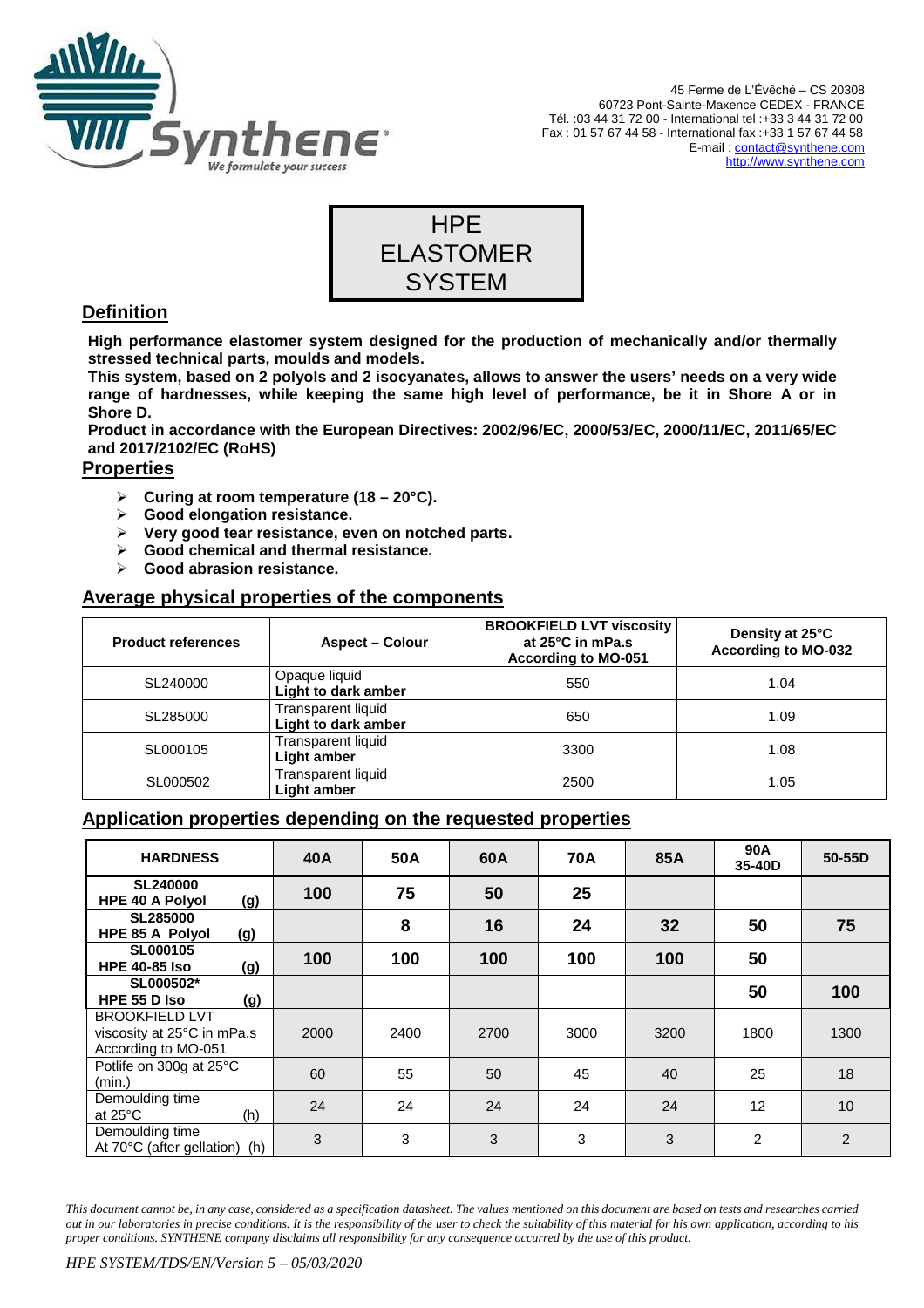

# **Average mechanical and thermal properties of the cured material**

• **Average values measured on specimens after post-curing 24h at room temperature + 16h 70°C + 48h room temperature**

| <b>Shore A hardness</b><br><b>ISO 868</b>                        | 40       | 50        | 60        | 70        | 85        | 95        |          |
|------------------------------------------------------------------|----------|-----------|-----------|-----------|-----------|-----------|----------|
| <b>Shore D hardness</b><br><b>ISO 868</b>                        |          |           |           |           |           | 40        | 50-55    |
| Working temperature                                              | $-40/00$ | $-40/+90$ | $-40/+90$ | $-40/+90$ | $-40/+90$ | $-40/+90$ | $-40/00$ |
| Maximum casting<br>thickness<br>(mm)                             | 100      | 80        | 80        | 60        | 50        | 30        | 20       |
| Elongation at break<br>at $23^{\circ}$ C $(%)$<br><b>ISO 37</b>  | 270      | 400       | 500       | 800       | 900       | 460       | 325      |
| Tensile strength at break<br>at 23°C (MPa) ISO 37                | 2.7      | 3.6       | 6         | 7.2       | 13        | 14        | 16       |
| Tear resistance at<br>23°C (kN.m <sup>-1</sup> ) ISO 34          | 11.5     | 18        | 27        | 40        | 54        | 58        | 70       |
| Abrasion resistance<br>(TABER 1000 Tr/H22)<br>ISO 5470 (mg/100U) |          |           |           |           | 18        |           | 35       |

## **Hygiene and safety instructions for using**

Wearing appropriate safety clothes and accessories (gloves, glasses) is advised. Work in a ventilated room.

For more information, please read the Medical and Safety Data Sheet of the material.

#### **Application process with mixing machine**

#### **All parts have to be homogeneous before pumping or filling tanks.**

**Depending on the storage conditions, a crystallization can appear into the polyol components. In this case, put at the oven at 40 – 50°C until the product is homogeneous again.** 

**In case of application with a vacuum casting machine in moulds with intricated shapes, we recommend to use a differential pressure system to cast low (40-60 Shore A) and high (50-55 D) hardnesses.** 

For an optimal use of the system:

- In **Shore A** hardnesses, the two polyol components have to be mixed in the chosen ratio before filling the tanks.
- In **Shore D** hardnesses, the two isocyanate components have to be mixed in the chosen ratio before filling the tanks.

Check the mixing ratio at the entrance of the mixing head before starting to cast, according to the selected hardness.

In order to get an optimal result, the support (part or mould) must be totally dry, without any trace of moisture.

Make sure that a proper release agent is used.

Once the casting is done, let the polymerization happen at room temperature to help the self-degasification of the product.

In case of post-curing, it is recommended to wait until the gellation of the product.

*This document cannot be, in any case, considered as a specification datasheet. The values mentioned on this document are based on tests and researches carried out in our laboratories in precise conditions. It is the responsibility of the user to check the suitability of this material for his own application, according to his proper conditions. SYNTHENE company disclaims all responsibility for any consequence occurred by the use of this product.*